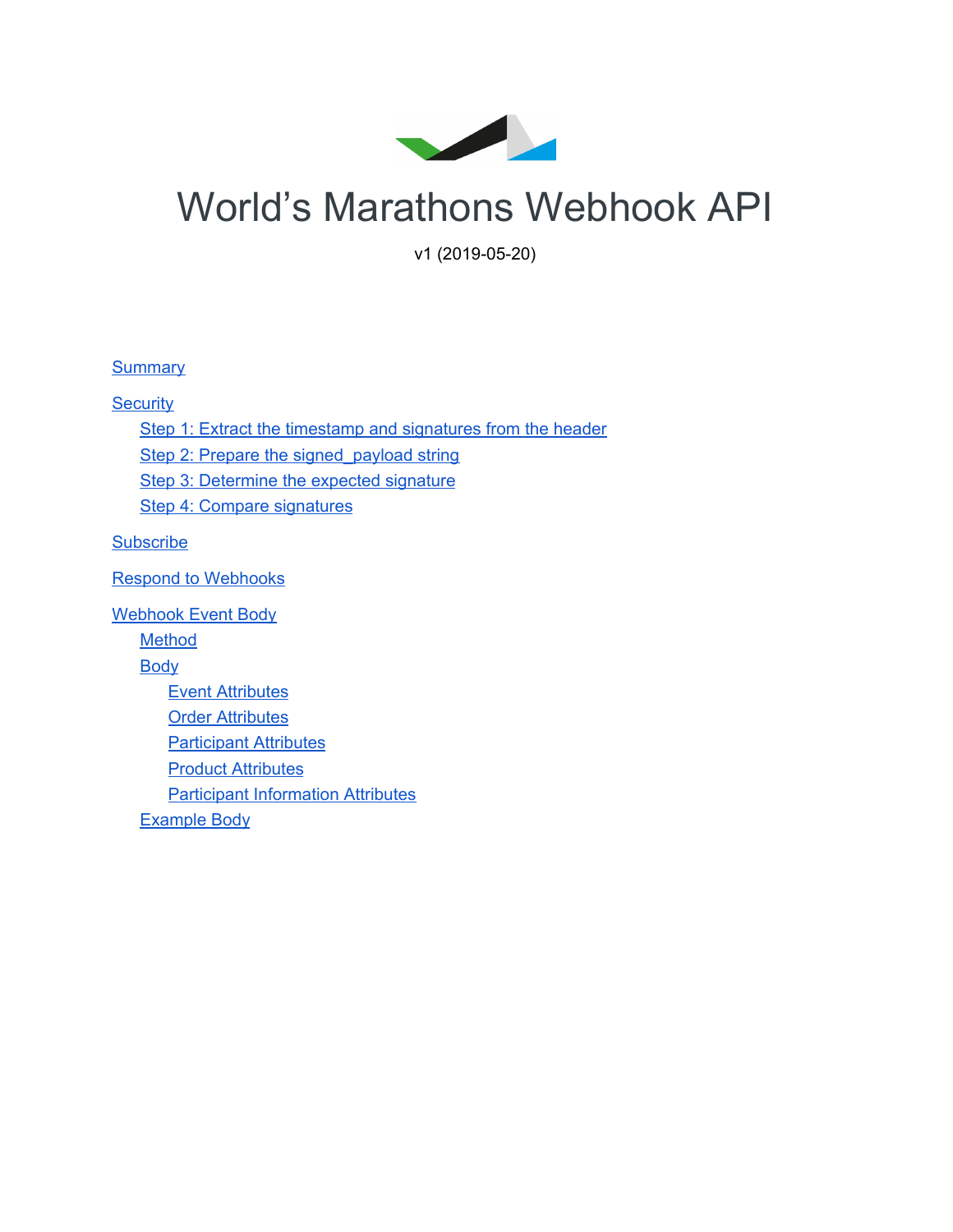# <span id="page-1-0"></span>**Summary**

The World's Marathons webhook API makes it possible for you as an event organizer to fully automate the data transfer from World's Marathons to your own registration system. You can subscribe to events which are sent for every successful order on the World's Marathons platform. Our webhooks follow the industry standard used by services such as Stripe, Slack etc.

### <span id="page-1-1"></span>**Security**

World's Marathons will sign the webhook events it sends to your endpoints. We do so by including a signature in each event's WM-Signature header. This allows you to verify that the events were sent by World's Marathons, not by a third party. Below is a description on how you verify the signature.

#### WM-Signature: t=1492774577,v1=5257a869e7ecebeda32affa62cdca3fa51cad7e77a0e56ff536d0ce8e10 8d8bd

#### <span id="page-1-2"></span>Step 1: Extract the timestamp and signatures from the header

Split the header, using the , character as the separator, to get a list of elements. Then split each element, using the = character as the separator, to get a prefix and value pair.

<span id="page-1-3"></span>The value for the prefix t corresponds to the timestamp, and v1 corresponds to the signature(s).

#### Step 2: Prepare the signed\_payload string

You achieve this by concatenating:

- The timestamp (as a string)
- A dot (The character .)
- And the actual JSON payload (i.e., the request's body)

#### <span id="page-1-4"></span>Step 3: Determine the expected signature

Compute an HMAC with the SHA256 hash function. Use the endpoint's signing secret as the key, and use the signed\_payload string as the message.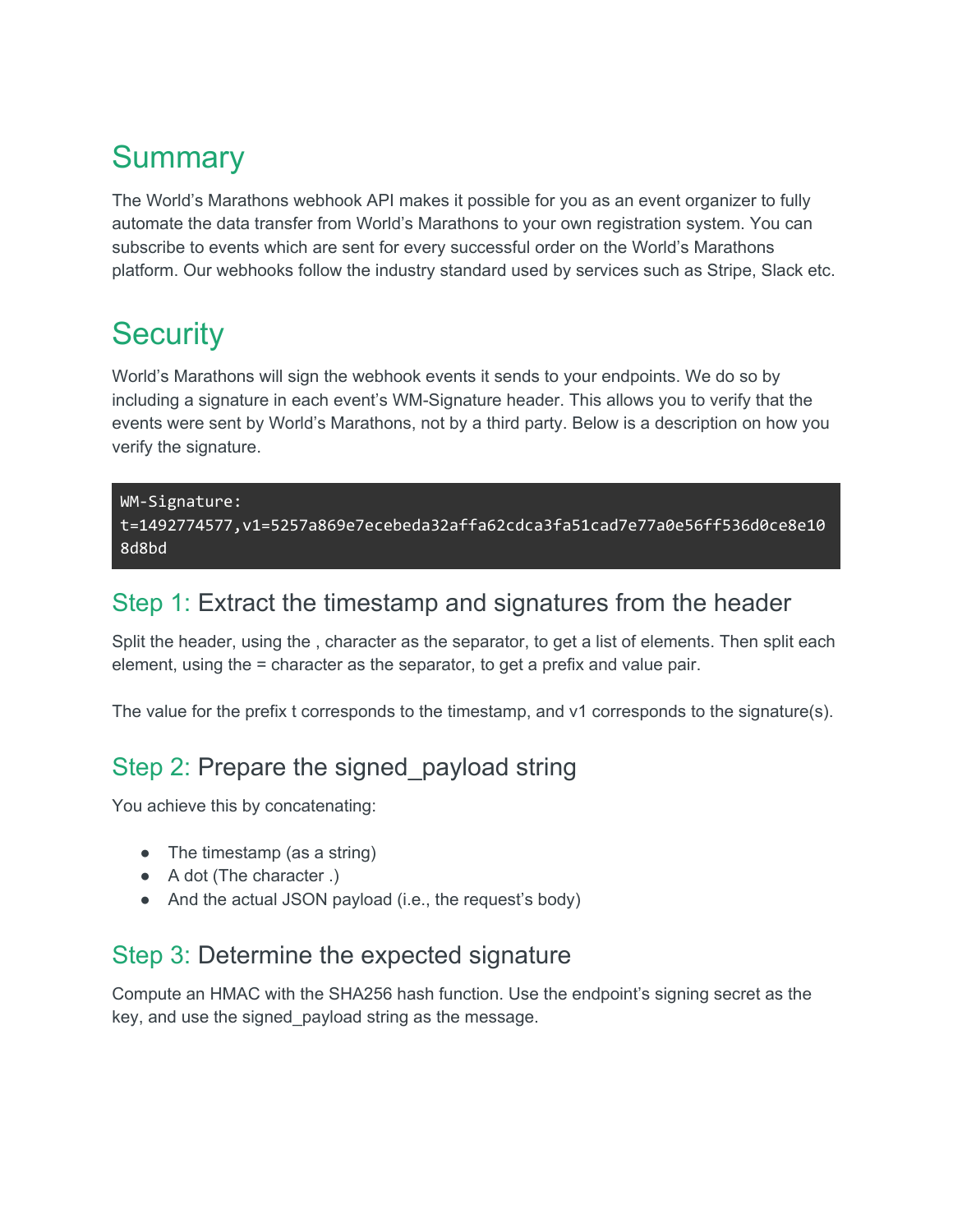#### <span id="page-2-0"></span>Step 4: Compare signatures

Compare the signature(s) in the header to the expected signature. If a signature matches, compute the difference between the current timestamp and the received timestamp, then decide if the difference is within your tolerance.

To protect against timing attacks, use a constant-time string comparison to compare the expected signature to each of the received signatures.

#### Example Code .NET

```
[HttpPost]
[Route("webhook")]
public async Task<IHttpActionResult> Webhook()
{
   var signature =
System.Web.HttpContext.Current.Request.Headers["WM-Signature"];
    string jsonBody = await Request.Content.ReadAsStringAsync();
   if (IsSignedPayloadOk(signature, jsonBody))
   {
       // order is coming from us.
       // do stuff
   }
   return Ok();
}
private bool IsSignedPayloadOk(string signature, string jsonBody)
\{var parts = signature.Split(',');
   var receivedTimeStamp = parts[0].Split('=')[1];
   var receivedSecureSignedPayload = parts[1].Split('=')[1];
   var signedPayload = $"{receivedTimeStamp}.{jsonBody}";
   var secureSignedPayload = "";
   using (HMACSHA256 hmac = new
HMACSHA256(Encoding.UTF8.GetBytes("your_secret_goes_here")))
```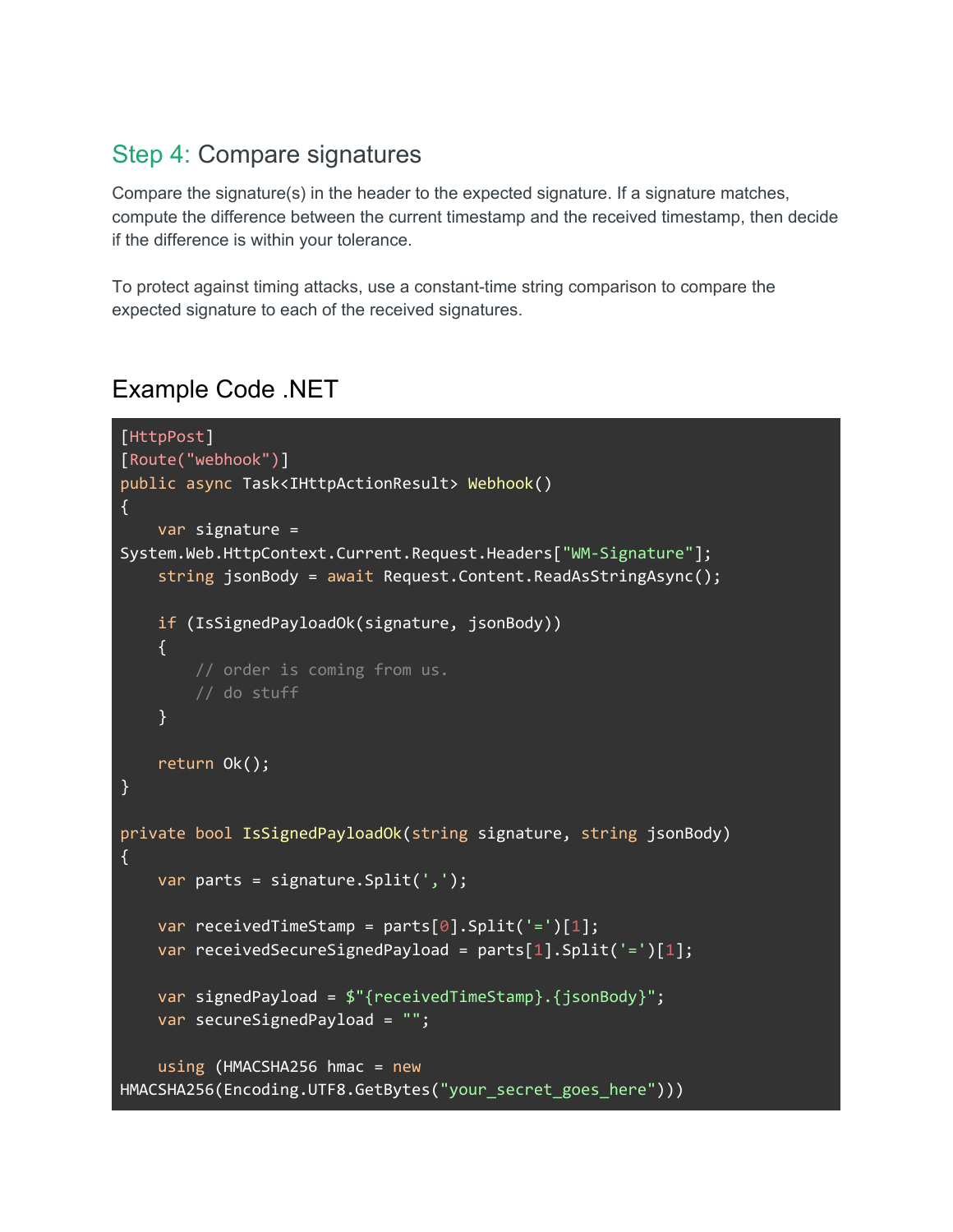

### <span id="page-3-0"></span>**Subscribe**

To subscribe to the World's Marathon order webhooks navigate into the Settings menu in the Race Office. From there you'll be able to activate the Webhooks and add your endpoint in the text box. From here you'll also be able to get your Secret.

<span id="page-3-1"></span>IMG (to be added)

### Respond to Webhooks

To acknowledge receipt of an event, your endpoint must return a 2xx HTTP status code. We will retry the webhook 4 times if we get anything else than a 2xx response back from your server. If the event has not been successfully received you will always be able to find all the order details by logging into the Race Office. From here you can also resend the webhook manually.

## <span id="page-3-2"></span>Webhook Event Body

#### <span id="page-3-3"></span>Method

HTTP POST (SSL mandatory) We will only accept endpoints using https as the information transferred can be sensitive.

#### <span id="page-3-4"></span>Body

<span id="page-3-5"></span>The body will be in JSON format.

#### Event Attributes

| id     | Internal event id from World's Marathons |
|--------|------------------------------------------|
| string |                                          |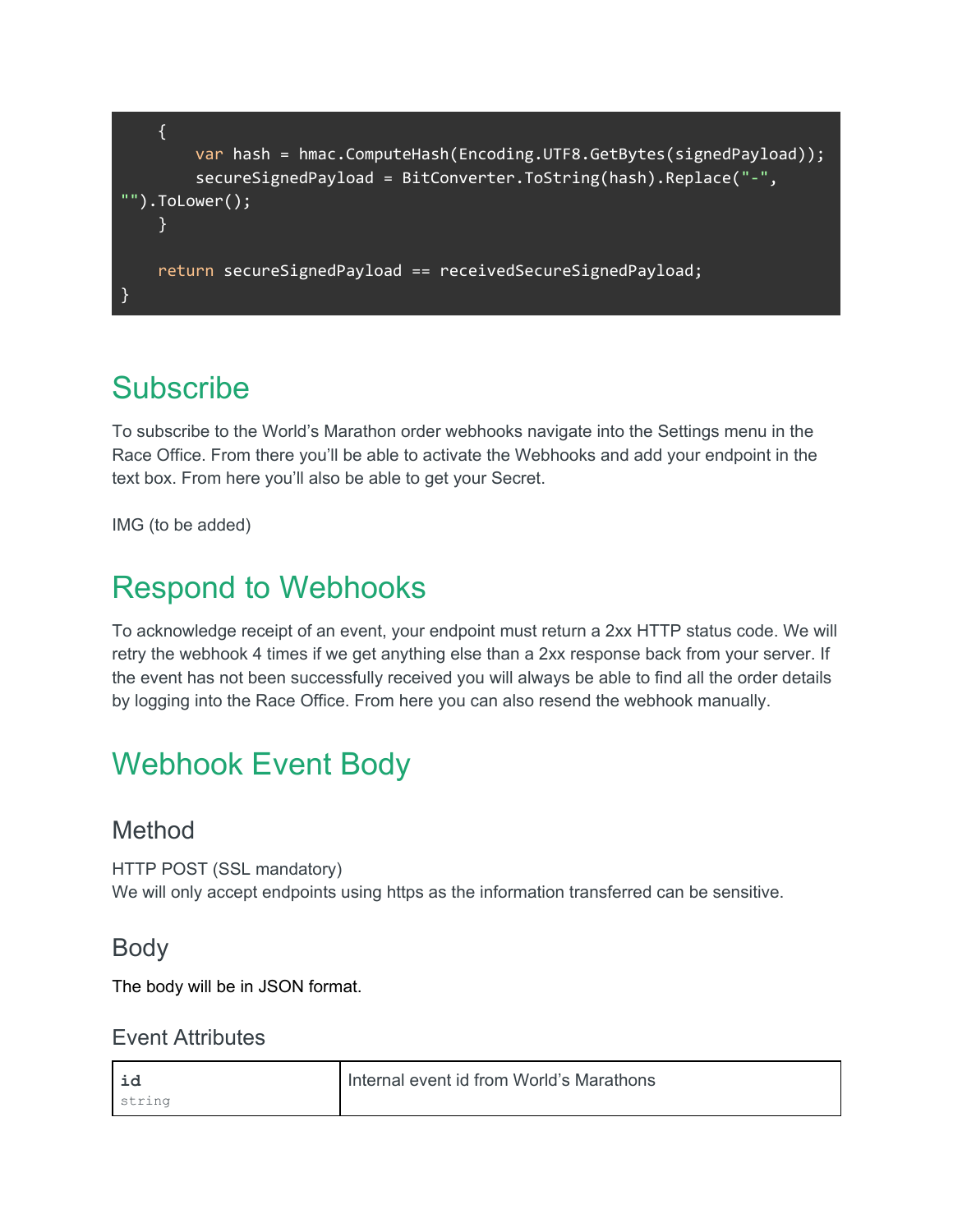| created        | The date of the webhook-event. Measured in seconds since the  |
|----------------|---------------------------------------------------------------|
| timestamp      | Unix Epoch.                                                   |
| data           | Object containing the order data associated to the event (see |
| hash           | <b>Order Attributes for details)</b>                          |
| type<br>string | Event type "order. successful"                                |

#### <span id="page-4-0"></span>Order Attributes

| order reference<br>string       | Customer order reference. A unique ID to identify the order.                                          |
|---------------------------------|-------------------------------------------------------------------------------------------------------|
| order date<br>timestamp         | The date the order was completed. Measured in seconds since<br>the Unix Epoch.                        |
| amount<br>decimal               | The total amount of the order                                                                         |
| currency<br>string              | Currency set up. 3 letter currency code (ISO 4217)                                                    |
| coupon<br>hash                  | If a coupon is used. Object containing the details of the coupon.                                     |
| team name<br>string             | Team name in case of a Team/Corp/Relay ticket                                                         |
| participants<br>array of hashes | Array containing all the participants of the order (see<br><b>Participant Attributes for details)</b> |

### Participant Attributes

| id<br>string          | Participant ID                  |
|-----------------------|---------------------------------|
| first name<br>string  | First name of the participant   |
| last name<br>string   | Last name of the participant    |
| email<br>string       | Email of the participant        |
| nationality<br>string | Alpha-2 Country code (ISO 3166) |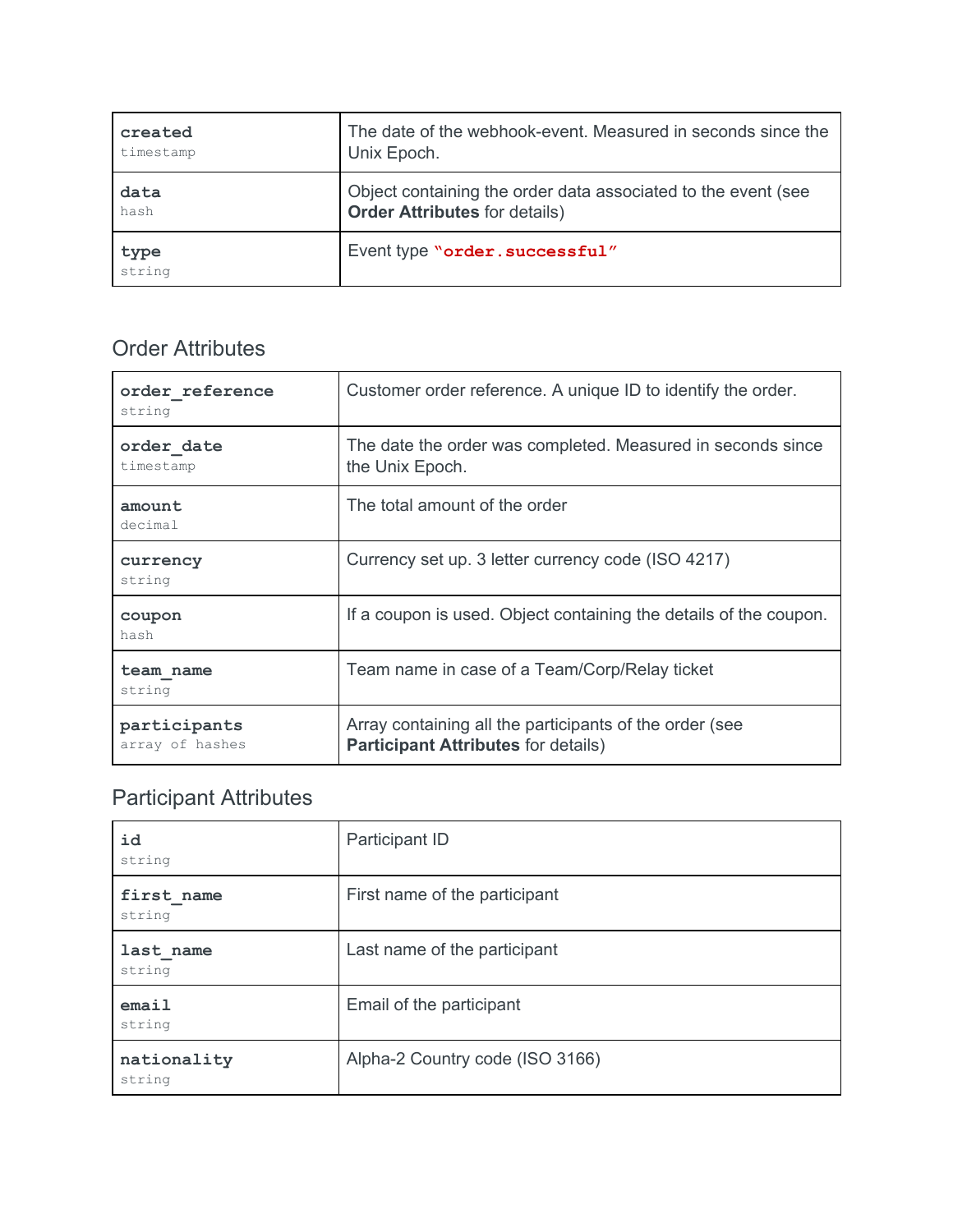| birth date<br>string | Birth date (yyyy-MM-dd) or "N/A" if not available                     |
|----------------------|-----------------------------------------------------------------------|
| gender<br>string     | M (male) or F (female)                                                |
| club<br>string       | Sports club                                                           |
| tickets              | Array containing the tickets for the participant. (see <b>Product</b> |
| array of hashes      | <b>Attributes for details)</b>                                        |
| add ons              | Array containing Add-Ons for the participant. (see <b>Product</b>     |
| array of hashes      | <b>Attributes for details)</b>                                        |
| info                 | Array containing other information collected from the participant.    |
| array of hashes      | (see Options Attributes for details)                                  |
| team leader          | Indicates if the participant is the team leader. Only applicable      |
| bool                 | for team orders.                                                      |
| address<br>hash      | Participant address if collected (See Address Attribute)              |
| phone<br>hash        | Participant phone if collected (See Phone Attribute)                  |
| ice                  | Participant in case of emergency contact if collected (See            |
| hash                 | <b>Phone Attribute)</b>                                               |

#### <span id="page-5-0"></span>Product Attributes

| product id<br>string                   | Internal unique product identifier                               |
|----------------------------------------|------------------------------------------------------------------|
| product name<br>string                 | Name of the product                                              |
| product type<br>string                 | Type of product "ticket" or "add on"                             |
| vat<br>decimal                         | VAT % to be applied to the product                               |
| price<br>decimal                       | Price of the product on the point of purchase                    |
| product discount<br>Decimal (optional) | Product discount if applicable                                   |
| options                                | Options selected for the product such as size, color, group etc. |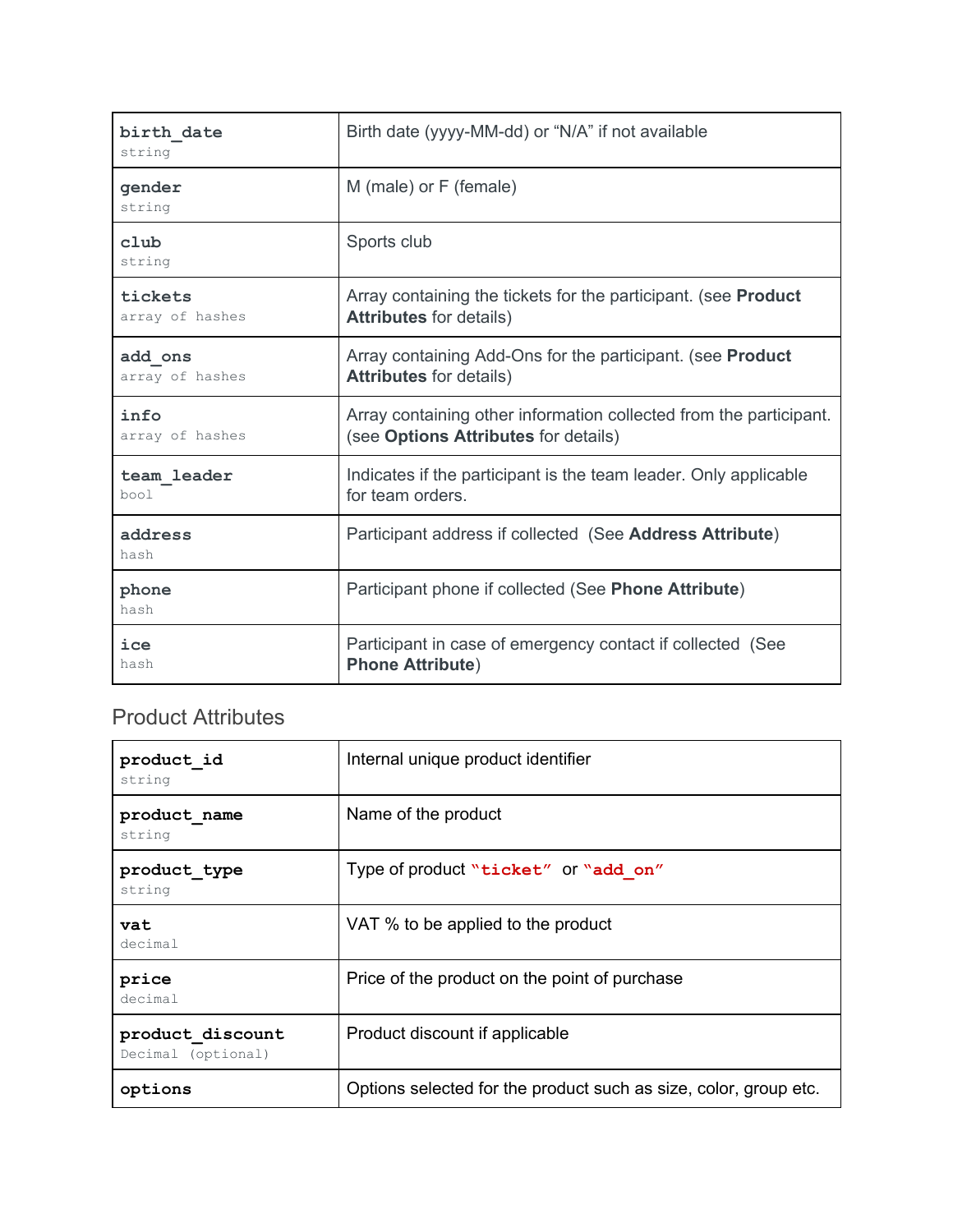| array of hashes     | (see Options Attributes for details)                            |
|---------------------|-----------------------------------------------------------------|
| external product id | An id field that can be used to map the product to an id in the |
| string (optional)   | receiving system                                                |

#### Options Attributes

| label<br>string    | Id of the information e.g., "size"                               |
|--------------------|------------------------------------------------------------------|
| value              | The value the participant selected/inserted. Multi option values |
| string             | are separated by pipe character                                  |
| external option id | An id field that can be used to map the option to an option in   |
| string (optional)  | the receiving system                                             |
| external value id  | An id field that can be used to map the selected value to a      |
| string (optional)  | value in the receiving system                                    |

#### Participant Address Attributes

| address line 1<br>string | Address Line 1                  |
|--------------------------|---------------------------------|
| zip<br>string            | Zip or Postal Code              |
| city<br>string           | City                            |
| state<br>string          | <b>State</b>                    |
| country code<br>string   | Alpha-2 Country code (ISO 3166) |

### Participant Phone Attributes

| country_code<br>string | <b>Country Code</b>               |
|------------------------|-----------------------------------|
| number<br>string       | Phone number without country code |
| full name<br>string    | Only used for ICE                 |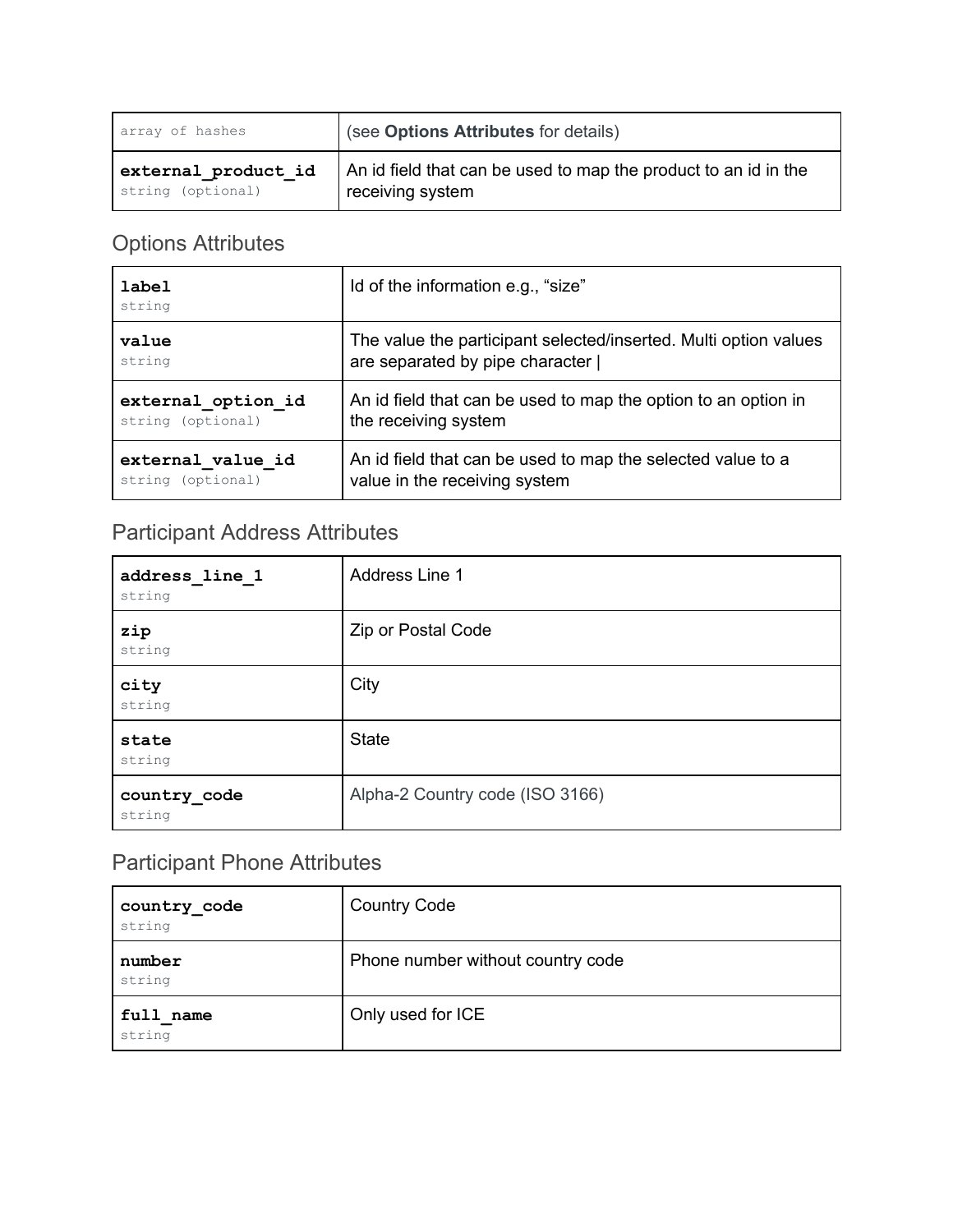#### <span id="page-7-0"></span>Example Body

```
{
  "id": "762a379d-1dee-4637-a387-077d1a84d280",
  "created": 1558345762,
  "type": "order.successful",
  "data": {
   "order_reference": "2019-00000001",
   "order_date": 1558345762,
   "amount": 130.00,
   "currency": "EUR",
    "coupon": {},
    "team_name": "The Avengers",
    "participants": [
      {
        "id": "1",
        "first_name": "Steve",
        "last_name": "Rogers",
        "email": "steve@worldsmarathons.com",
        "gender": "M",
        "nationality": "US",
        "birth_date": "1956-02-25",
        "club": "Cap",
        "tickets": [
          {
            "product_id": "SK-20190020-1",
            "product_name": "Half Marathon",
            "external_product_id": "ext-mapping-id-1",
            "product_type": "ticket",
            "vat": 20.0,
            "price": 90.0,
            "product_discount": null
          }
        ],
        "add_ons": [
          \{"product_id": "SK-20190020-4",
            "product_name": "T-Shirt",
            "external_product_id": "ext-mapping-id-2",
```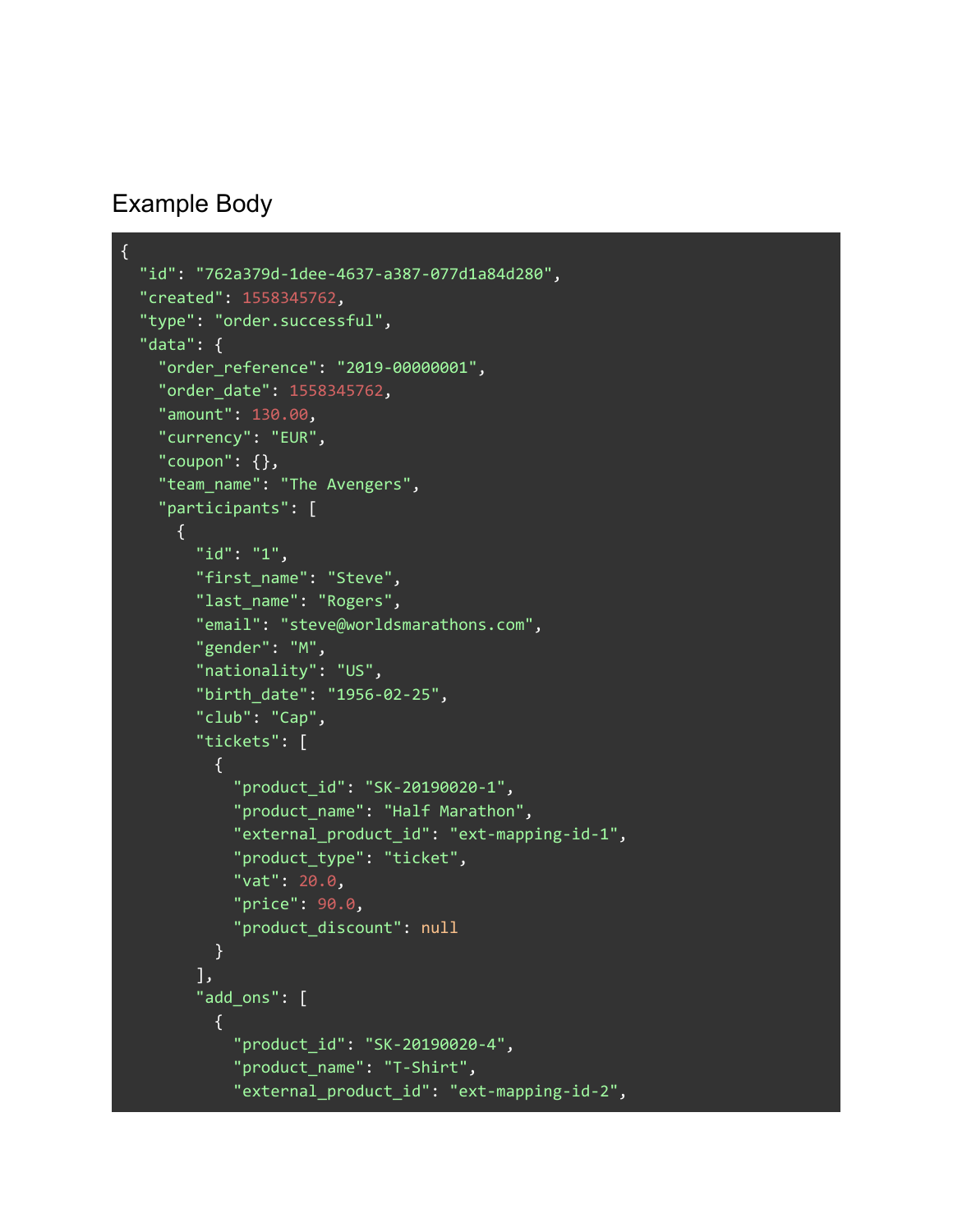```
"product_type": "add-on",
    "vat": 20.0,
    "price": 30.0,
    "product_discount": null,
    "options" [
      \{"label": "Size",
        "value": "XL",
        "external_option_id": "ext-mapping-id-3",
        "external_value_id": "ext-mapping-id-4"
     }
    ]
  },
  {
    "product_id": "SK-20190020-8",
    "product name": "Medal Engraving",
    "external_product_id": "ext-mapping-id-5",
    "product_type": "add-on",
    "vat": 20.0,
    "price": 10.0,
    "product_discount": null,
    "options" [
      \left\{ \right."label": "Name to be engraved",
        "value": "Captain America",
        "external_option_id": "ext-mapping-id-6",
        "external_value_id": "ext-mapping-id-7"
      }
    ]
 }
],
"info": [
 {
    "label": "Is this your first half marathon?",
    "value": "Yes",
    "external_option_id": "ext-mapping-id-8",
    "external_value_id": "ext-mapping-id-9"
 }
],
"team_leader": true,
"address": {
  "address_line_1": "Rd 1",
```